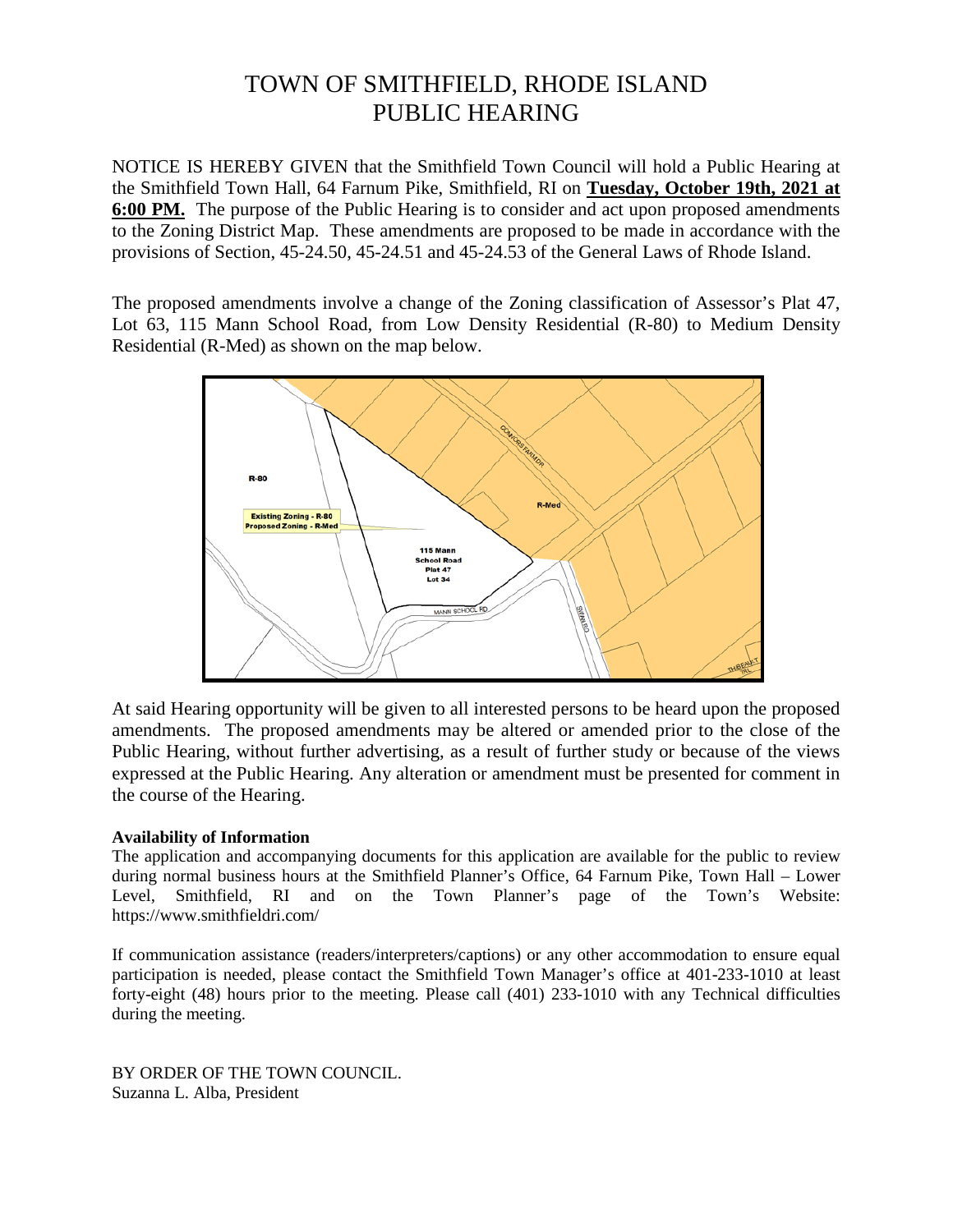July 29, 2021

**Smithfield Planning Board** Albert Gizzarelli, Honorable Chairman 64 Farnum Pike Smithfield RI 02917

Re: 115 Mann School Road Plat 47 Lot 115 Previous application for minor subdivision conditional preliminary approval

## REQUEST FOR ADVISORY RECOMMENDATION IN CONNECTION WITH A ZONING CHANGE

Applicant: John & Kristine Yoakum

BACKGROUND: Petitioner appeared before this board on July 7, 2021 in connection with an application for Conditional Preliminary Approval of a Minor Subdivision with regard to the subject parcel which would allow for the subdivision of the existing single lot into two lots. In connection with the minor subdivision, a zone change would be necessary from the current R-80 zone to R Medium Density.

### **REQUEST**

Pursuant to RI General Laws 45-24-51 and the Smithfield Zoning Ordinance, Article II, Applicant is requesting an advisory recommendation from the Planning Board to the Town Council in connection with a zone change, including recommendation of amendment to the Future Land Use Map LU-11 and Zoning Map and acknowledgement of consistency of the request with the goals and objectives of the Comprehensive Community Plan.

The existing lot is currently served by public water and the new lot will also tie into public water. There will be sufficient frontage on each lot in conformance with zoning requirements. The resulting subdivision will also conform the lot size requirements. No waivers or variances will be needed from zoning.

The rezoning of the subject lot from the existing R-80 to R-Medium Density is in conformance with the goals and objectives of the Comprehensive Community Plan and will also be consistent with the area which was just recently rezoned to R-Medium Density, specifically Connors Farm which development directly abuts the subject property to it's right.

Jean Fallago

By Jean Fallago, Attorney for Petitioner 132B Pleasant View Avenue Smithfield RI 02918 (401) 231-4805 email: jfallagoesq@aol.com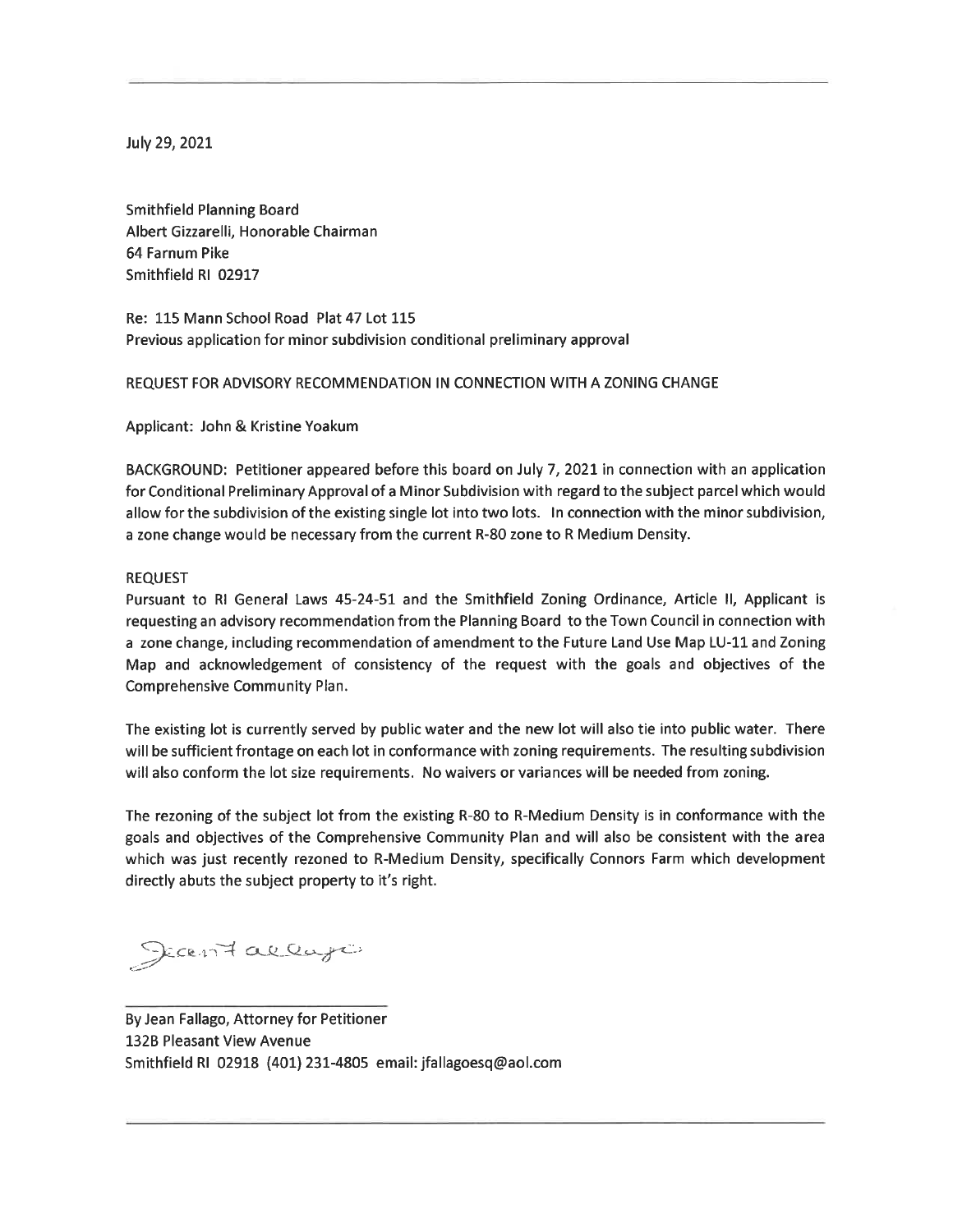

PROPOSED<br>ZONING R-MED

AUNING K-MELU<br>
MENALIS<br>
FRONTAGE 1807<br>
FRONTS 307<br>
SETBACKS: SCY<br>
SECRE 207<br>
SECRE 207<br>
SECRE 207



LOCUS MAP

 $\mathbf{c}_n$ 



#### **REFERENCES:**

- **A RAIN AND REACT COMMUNITY CONDITIONS AND STATE OF A RECORD PLAN CONDUCT FAMILY**<br>DANCE CONDITAINS (ING. PHETAPED BY DEPRETE INGRESSIVA ABOUT<br>ING. AND RELE ON PLAY CAND FRO IN THE TOWN OF SHEMPELD.
- 2) PLAN EXTREEN "SURVEY PLAN OF LAND "SUSSO PROPERTY" for<br>THE SURVEYED LAND TRUST on WANN SCHOOL ROAD & COUNSU.<br>ROAD IN SURVEYED, IN J.P. 47 LOTE 33 & RM, DATED 10/20/11<br>REF. NO. 108003-3P.
- 3) Man Entruse "Nexuro Paan Paase 2 connors fains submitele<br>Charles Hamo NY Avalaty Associates", Premard by Dippede<br>Charles Man of Susmitelo.<br>Hi we youn of Susmitelo.
- 4 0650 BOOK 457, PACE 350.

**CERTIFICATION** was survey has existed conducted and the flan has been prepared<br>thresurvey to section 9 of the rules and regulations adopted<br>by the rhode heaving state board of regulations for professional<br>lake burneyors on hovemied 25, 2 

the purpose for the conduct of the survey and for the preparation<br>of the plan is as follows:<br>Prelimbary

 $\frac{1}{2}$  $\frac{1}{\frac{1}{\frac{1}{1}}\frac{1}{\frac{1}{1}}\frac{1}{1}}\frac{1}{\frac{1}{1}}\frac{1}{\frac{1}{1}}\frac{1}{\frac{1}{1}}\frac{1}{\frac{1}{1}}\frac{1}{\frac{1}{1}}\frac{1}{\frac{1}{1}}\frac{1}{\frac{1}{1}}\frac{1}{\frac{1}{1}}\frac{1}{\frac{1}{1}}\frac{1}{\frac{1}{1}}\frac{1}{\frac{1}{1}}\frac{1}{\frac{1}{1}}\frac{1}{\frac{1}{1}}\frac{1}{\frac{1}{1}}\frac{1}{\frac{1}{1}}\frac{1$ đ



## NOTES:

- 
- -
	-
	-
- 
- 
- 
- 
- 

|                                 | <b>STREET INDEX</b><br>MAKN SCHOOL ROAD                                                                                            |                                                                                      |  |
|---------------------------------|------------------------------------------------------------------------------------------------------------------------------------|--------------------------------------------------------------------------------------|--|
|                                 | 60<br>100<br>o                                                                                                                     | 180                                                                                  |  |
|                                 | <b>REVISION</b><br>NO. I                                                                                                           | DOT<br>í۳                                                                            |  |
| PRELIMINARY - MINOR SUBDIVISION |                                                                                                                                    |                                                                                      |  |
|                                 | JOHN & KRISTINE YOAKUM<br>115 MANN SCHOOL ROAD                                                                                     |                                                                                      |  |
| <b>PATRICIA</b>                 | SMITHFIELD, RI<br>A.P. 47 LOT 34<br>KELLY LAND SERVICES, INC.<br>LAND SURVITUNG - SUBDIVISIONS - SEPTIC DISIGNS - SOIL EVALUATIONS |                                                                                      |  |
|                                 |                                                                                                                                    |                                                                                      |  |
| ROFESIKONAL<br>AND SURVEYOR     | 401-293-0535<br>kellylandservices@amail.com<br>$\mathcal{E}_{\text{tr}}$ .<br><b>City</b><br>PATRICIA A. KELLY, PLS                | DATE: 05/12/21<br><b>SCALE:</b><br>$1^{\circ}$ = 50°<br>SHEET NO:<br>10 <sub>1</sub> |  |
|                                 | Rhode Island - Massachusetts                                                                                                       | PROJ. NO:<br><b>842 200806-US</b>                                                    |  |